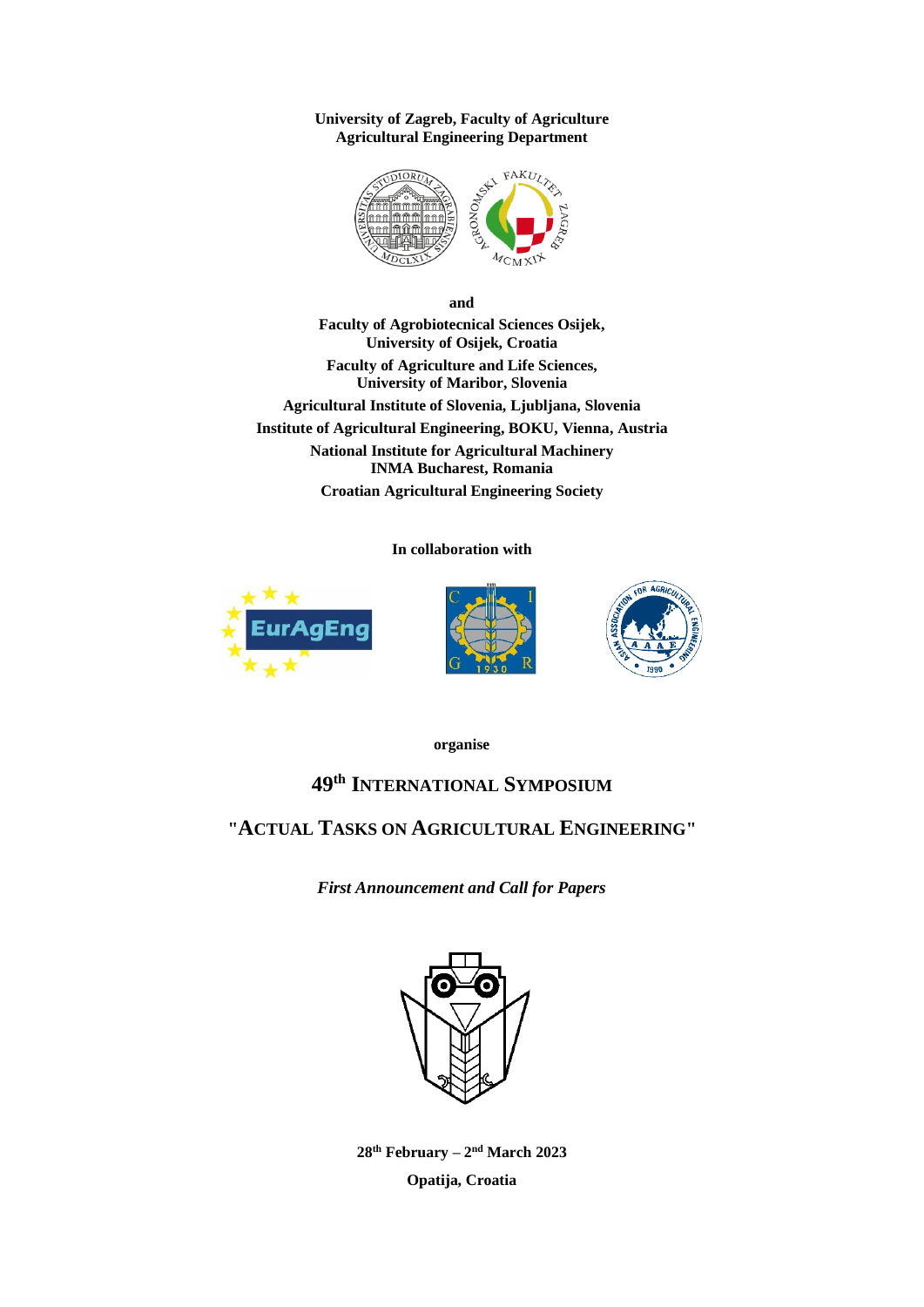#### *About the Symposium*

Symposium ["Actual Tasks on Agricultural Engineering"](http://atae.agr.hr/) has been organised for 48 years that shows its tradition and importance. During last years the Symposium achieved more international meaning thanks to co-sponsoring of EurAgEng, CIGR and AAAE.

Papers from Symposium's proceedings are indexed into the world's famous databases: Clarivate Analytics (Web of Science) Conference Proceedings Citation Index and ISTP, CAB International - Agricultural Engineering Abstracts.

## *Aim of the Symposium*

The Symposium aims to present the latest scientific results on all aspects of research, design and development work in the various disciplines of agricultural engineering.

## *Topics*

ATAE Symposium covers a broad scope of topics. Authors of all papers accepted for the proceedings are welcomed to present their research achievements during this event.

Topics covered by the Symposium are:

- Power and machinery
- Land & Water Use and Environment
- Information Systems and Precision Farming
- Livestock Technology
- Global Issues
- Energy and Non-Food Production Technology
- Systems Engineering and Management
- Fruit & Vegetable Cultivation Systems
- Processing & Post-Harvest Technology and Logistics

## *Travelling*

To arrive in Opatija You can travel by airplane, train or bus to Zagreb, Ljubljana (Slovenia) or Trieste (Italy) and then by train or bus to Rijeka. From Rijeka to Opatija drives a local bus.

#### *Registration Fee*

The registration fee covers publishing of one paper in the Symposium Proceedings, attendance to all symposium sessions, symposium materials, welcome reception, certificate of attendance and Proceedings of papers (e-book). For the registration fee payment please contact the organiser via e-mail [atae@agr.hr](mailto:atae@agr.hr) and provide VAT number of the account from which the payment will be done, along with name (institution) and address of account holder.

Registration fee should be paid until February 15, 2023

| Symposium participant | 210 EUR        |
|-----------------------|----------------|
| Accompanying person   | <b>100 EUR</b> |

\*Bank expenses must be covered by participants.

#### *Language*

The official language of the Symposium is English.

#### *Call for Papers*

Abstracts in English not exceeding 500 words should be submitted by e-mail [atae@agr.hr](mailto:atae@agr.hr) before 30<sup>th</sup> September 2022. Each Abstract will be reviewed and the decision of the Scientific Committee will be conveyed to each author shortly afterwards.

The full papers must be submitted by  $30<sup>th</sup>$  October 2022.

The instructions for writing the paper are available on the official web page [\(http://atae.agr.hr/propositions.htm\)](http://atae.agr.hr/propositions.htm). Please prepare your papers according to the instructions and submit them before the deadline so that they can be included in the program and Proceedings of the Symposium, otherwise papers will not be accepted for publishing.